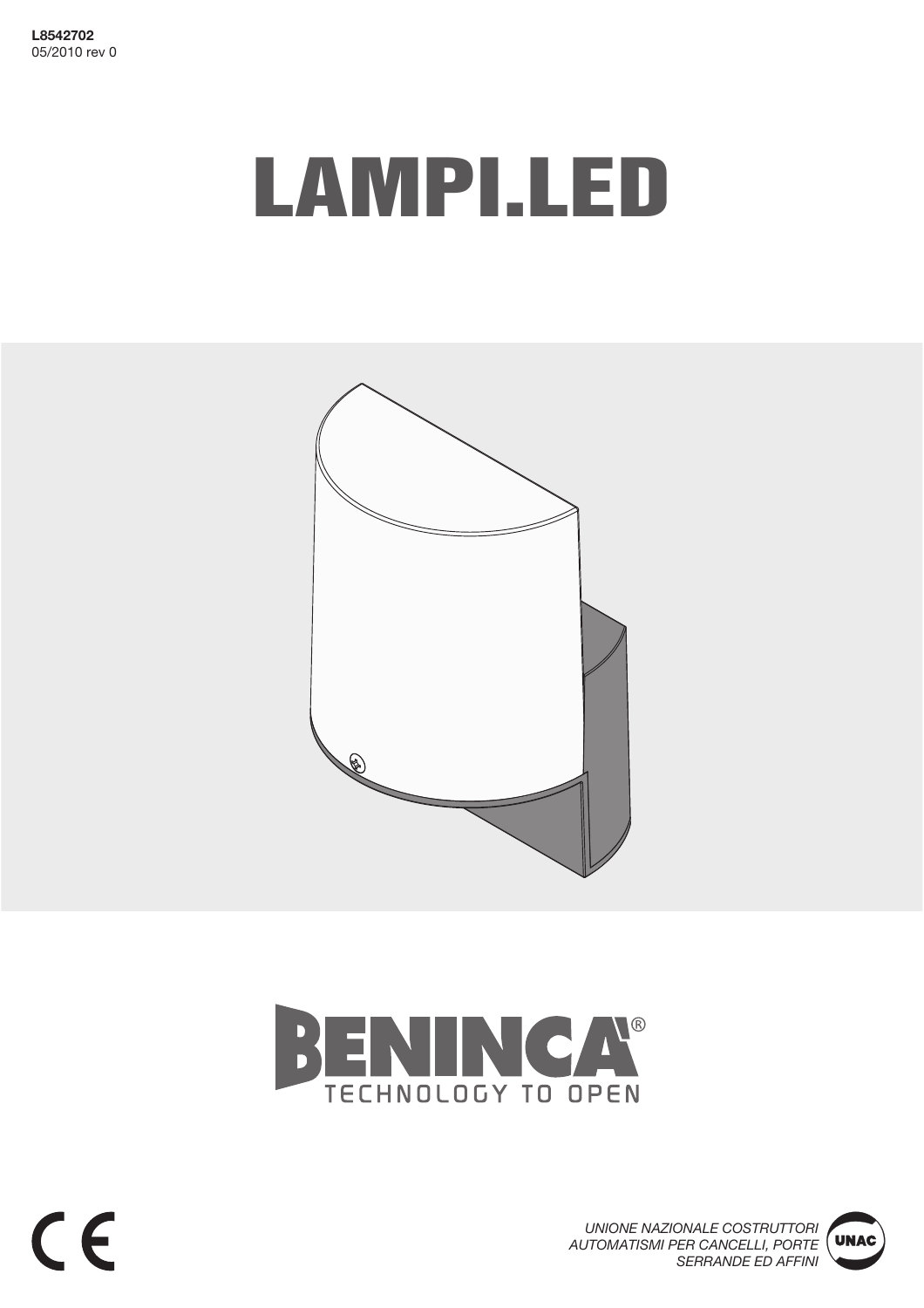

**ATTENZIONE!** Nelle versioni LAMPI.LED il circuito stampato presenta delle parti sotto tensione di rete, potenzialmente pericolose. Dare alimentazione al lampeggiante solo dopo aver chiuso il contenitore.

**CAUTION!** In the LAMPI-LED versions, the printed circuit has some live parts, which are potentially dangerous.

Power the flashing lamp only after positioning its cover.

ACHTUNG! Bei den Ausführungen LAMPI.LED werden einige Teile der Platine mit Netzstrom versorgt. Es besteht Stromschlaggefahr! Die Blinkleuchte erst dann mit Strom versorgen, nachdem der Behälter geschlossen worden ist.

ATTENTION! Dans les versions LAMPI.LED le circuit imprimé présente des parties sous tension, en puissance dangereuses.

Ne brancher le clignotant au réseau électrique qu'après avoir fermé le boîtier.

**¡ATENCIÓN!** En las versiones LAMPI.LED el circuito impreso presenta unas partes que están bajo tensión de red, por lo que son potencialmente peligrosas. Dar alimentación al intermitente solamente después de haber cerrado el contenedor.

**UWAGA!** W wersjach LAMPI.LED układ wydruku ma części znajdujące się pod napięciem sieciowym, które sa potencialnie niebezpieczne.

Właczyć dopływ zasilania do migacza tylko po zamknieciu pojemnika.



**ATTENZIONE!** I diodi LED presenti sul circuito stampato possono provocare danni alla vista se quardati da distanza ravvicinata senza opportuna portezione.

Dare alimentazione al lampeggiante solo dopo aver chiuso il contenitore.

**CAUTION!** The LED diodes mounted on the printed circuit can cause injuries to eyes if their light hits eyes at a near distance without special eye protection. Power the flashing lamp only after positioning its cover.

**ACHTUNG!** Die LED-Dioden der Platine sind für die Augen gefährlich, wenn man sie aus der Nähe ohne geeignete Brillen beobachtet. Die Blinkleuchte erst dann mit Strom versorgen, nachdem der Behälter geschlossen worden ist.

**ATTENTION!** Les diodes LED qui se trouvent sur le circuit imprimé si regardées trop de près et sans les protections adaptées, risquent de provoquer des dommages à la vue. Ne brancher le clignotant au réseau électrique qu'après avoir fermé le boîtier.

**¡ATENCIÓN!** Los diodos LED presentes en el circuito impreso peden causar daños a la vista si se miran de cerca sin una oportuna protección. Dar alimentación al intermitente solamente después de haber cerrado el contenedor.

**UWAGA!** Diody LED zainstalowane na obwodzie drukowanym mogą spowodować uszkodzenie wzroku, jeżeli bedzie się na nie patrzyć z bliska i bez stosownego zabezpieczenia. Włączyć dopływ zasilania do migacza tylko po zamknięciu pojemnika.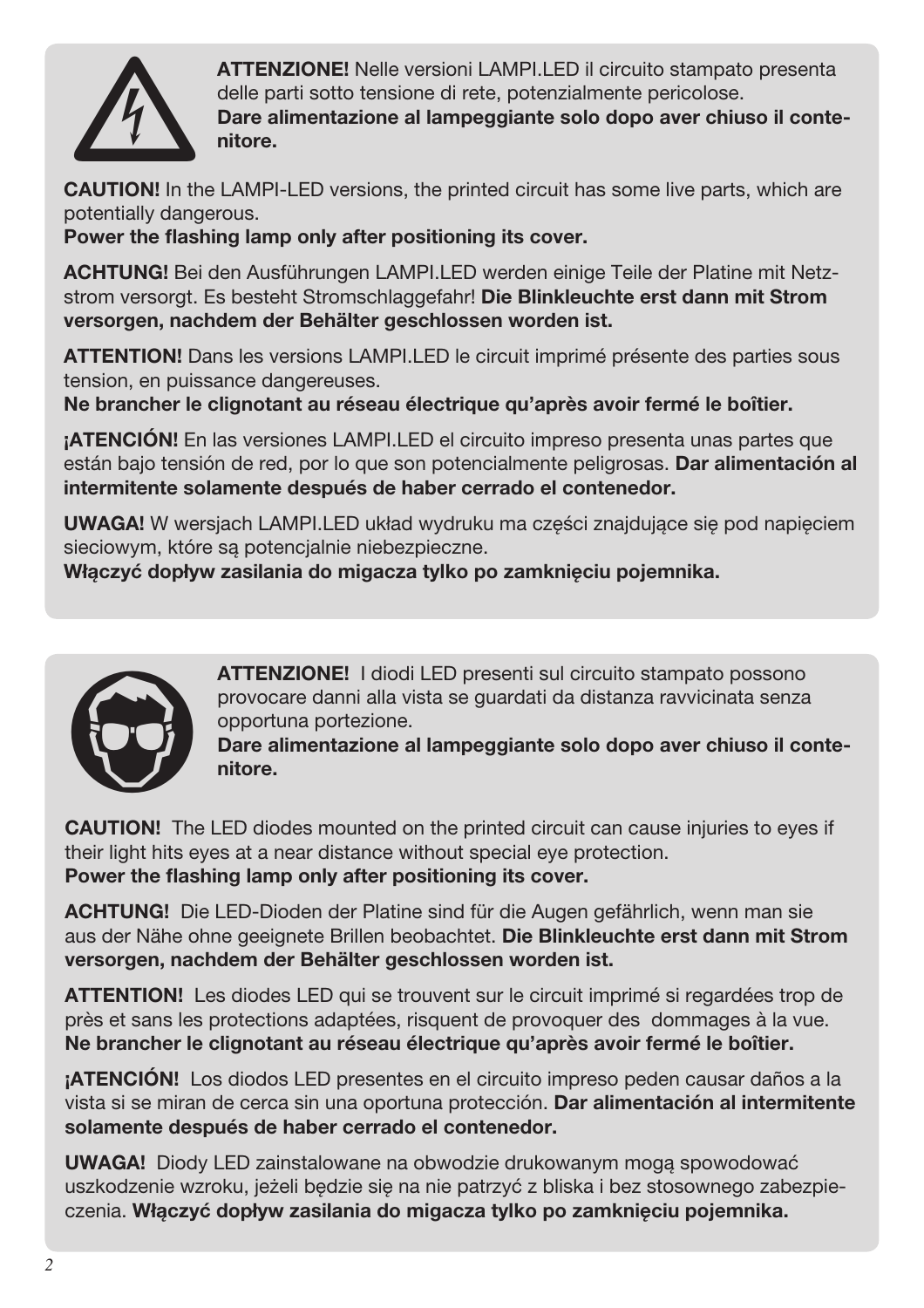

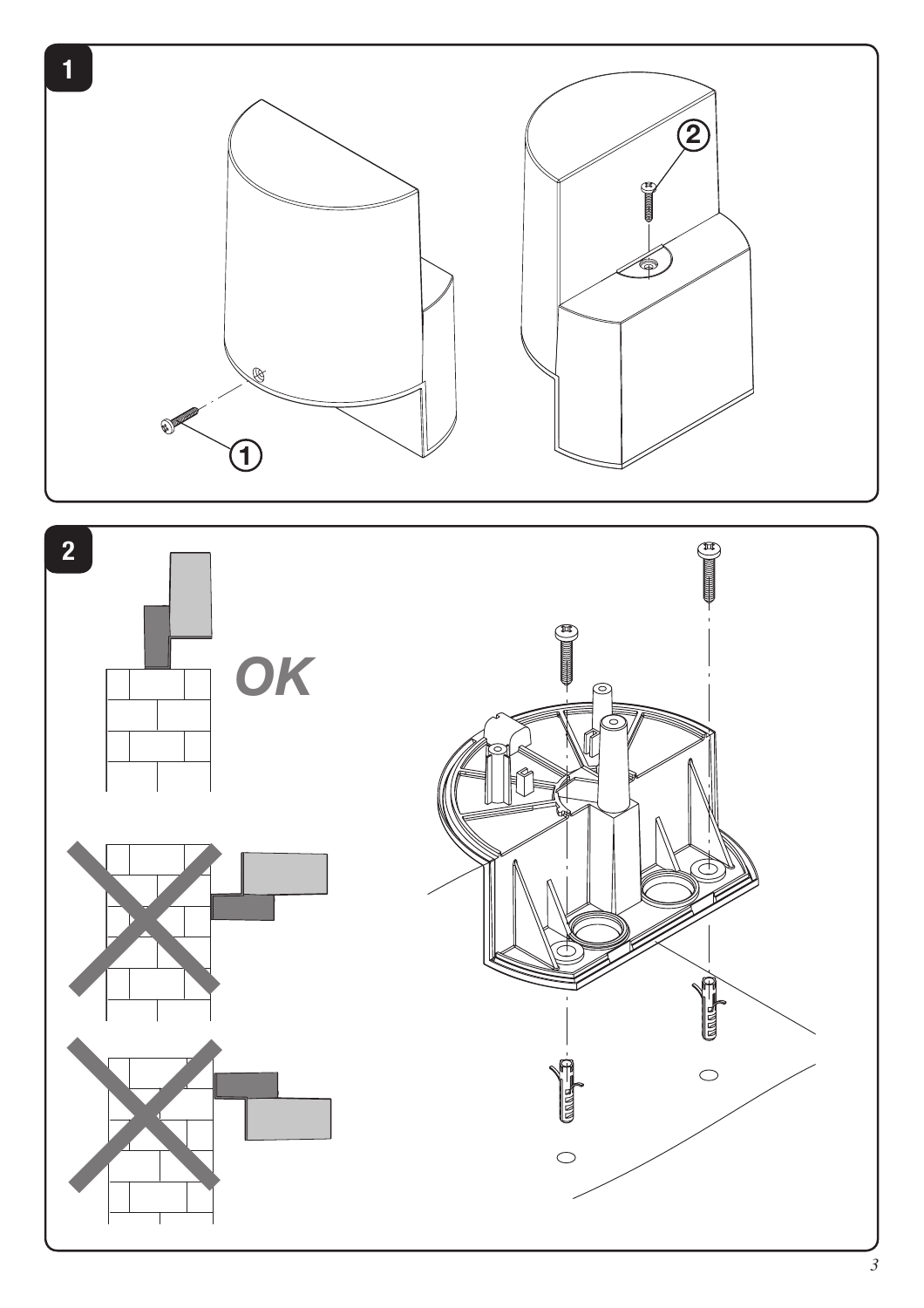

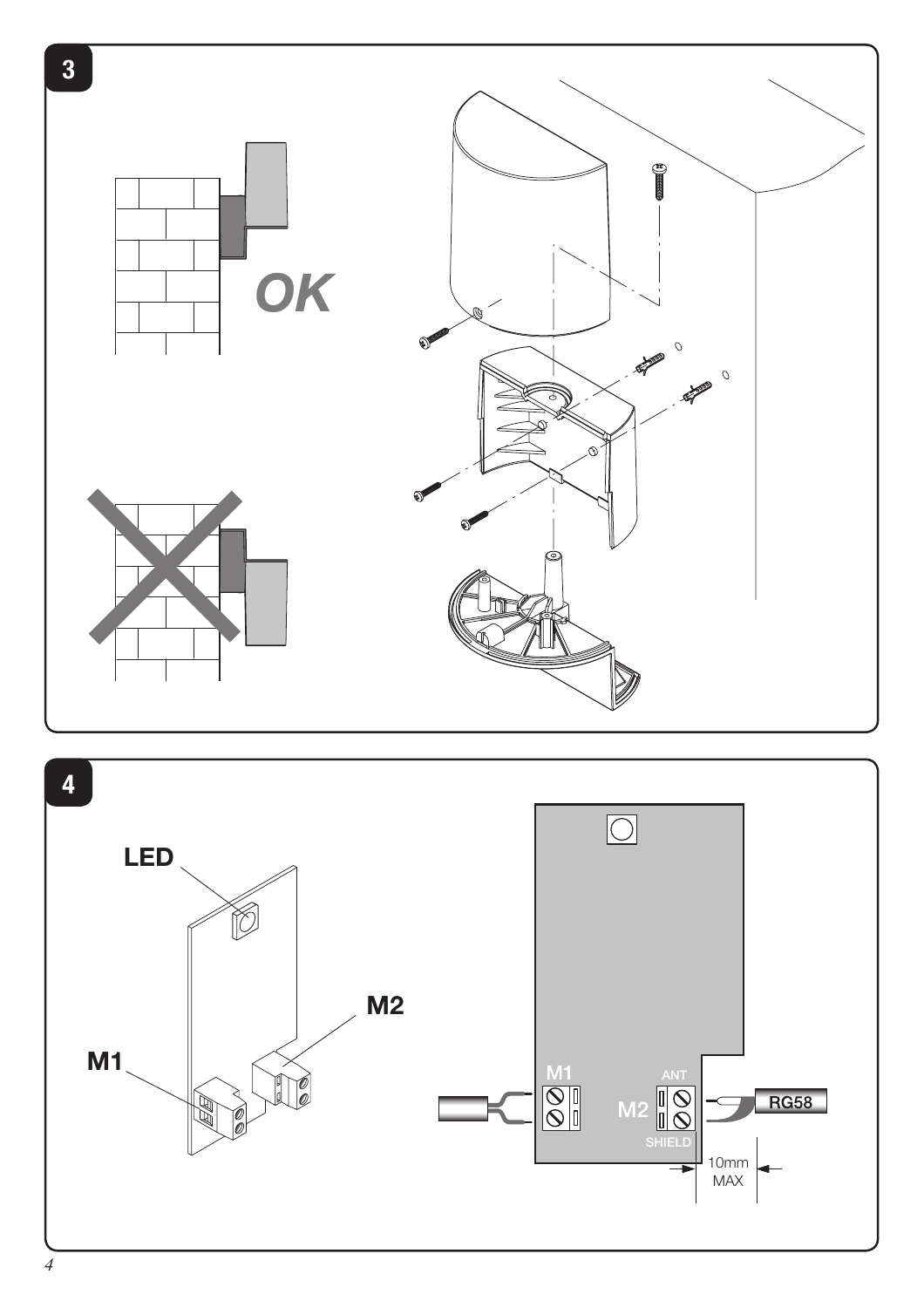# **LAMPI.LED**

#### **Descrizione**

Luce lampeggiante di segnalazione di cancello in movimento per porte e cancelli automatici, dispone di antenna integrata accordata a 433.92Mhz per la ricezione dei radiotrasmettitori. Nel caso sia richiesta una diversa frequenza di ricezione utilizzare un'antenna esterna accordata.

Disponibile in due versioni a seconda dell'alimentazione richiesta, grazie alla tecnologia LED offre una elevata luminosità, un ridottissimo assorbimento (1W), una durata di circa 100.000 ore di funzionamento riducendo le operazioni di manutenzione.

#### **Installazione**

Scegliere la posizione del lampeggiante, in modo che si trovi in prossimità del cancello, facilmente visibile.

Il lampeggiante può essere fissato su una superficie orizzontale o verticale.

Svitare le due viti 1 e 2, quindi rimuovere il coperchio trasparente (Fig.1).

Sfilare il circuito elettronico procedere con il fissaggio della base del lampeggiante.

In Fig.2 è rappresentato il fissaggio su pilastro, in Fig.3 è rappresentato il fissaggio su parete verticale.

Altre modalità di fissaggio non sono consentite.

#### **Collegamenti**

Collegare alla morsettiera M1 l'uscita lampeggiante della centrale di comando (Fig.4). Nel caso di uscita lampeggiante da 24 Vdc, non è necessario rispettare nessuna polarità.

Nella morsettiera M2 collegare il cavo antenna RG58; la schermatura esterna va collegata al morsetto SHIELD, il cavo segnale va collegato al morsetto ANT. Si sconsiglia di non superare i 5m di lunghezza nel collegamento del cavo antenna.

Reinserire la scheda nell'apposita sede, quindi richiudere il lampeggiante.

**IMPORTANTE: Al fine di impedire infiltrazioni** di umidità e fenomeni di condensa, sigillare il lampeggiante con la massima cura, utilizzando un prodotto siliconico. Sigillare sia il cavo nella canaletta, sia la base di fissaggio nel foro di entrata della canaletta.

| <b>DATI TECNICI</b>       |                                   |
|---------------------------|-----------------------------------|
| Alimentazione             |                                   |
| <b>LAMPI.LED</b>          | 80÷260 Vac 50/60 Hz               |
| LAMPI24.LED               | 12÷30 Vac/Vdc                     |
| Potenza massima assorbita | 1 W                               |
| Temperatura funzionamento | $-20^{\circ}$ C / $+70^{\circ}$ C |
| Frequenza lampeggio       |                                   |
| LAMPI.LED                 | $1,4$ Hz                          |
| LAMPI24.LED               | $1,8$ Hz                          |
| Grado di protezione       | <b>IP44</b>                       |
| <b>Dimensioni</b>         | 110x90x155 (mm)                   |

## **Description**

Flashing warning lamp, indicating the movement of automatic doors and gates. The lamp is provided with an integrated antenna tuned at 433.92 Hhz. to receive the remote signal of radio transmitters. Should a different reception frequency is required, use a tuned external antenna.

**LAMPI.LED** 

The item is available in two versions according to the power required. Thanks to the LED technology, it offers a high brilliancy, a very reduced absorption (1W), a duration of around 100,000 operating hours, while reducing the maintenance operations.

#### **INSTALLATION**

The position of the flashing lamp must be near the gate and easily visible.

The flashing lamp can be fixed on either a horizontal or a vertical surface.

Loosen the screws 1 and 2, then remove the transparent cover (Fig.1).

Remove the electronic circuit and fix it at the base of the flashing light.

Fig. 2 shows fixing to pillar, Fig. 3 shows fixing onto a vertical surface.

#### Other fittings are not allowed.

#### **Wire connections**

Connect the flashing lamp output of the control unit to the terminal strip M1 (Fig.4). If the flashing lamp output is 24VDC, no polarity must be followed.

Connect the RG58 antenna cable to terminal strip M2. The external shield must be connected to terminal SHIELD, the signal cable should be connected to terminal ANT. The length of the antenna connecting cable should not exceed 5m.

Introduce the card in the special niche and close the flashing lamp again.

**IMPORTANT: In order to avert any humidity** leakages and condensate, seal the flashing lamp with the utmost care, by using a silicone-based product. Seal both the cable in the cable duct and the fitting base in the entry hole of the duct.

| <b>TECHNICAL DATA</b>     |                                   |
|---------------------------|-----------------------------------|
| Power supply              |                                   |
| <b>LAMPI.LED</b>          | 80÷260 Vac 50/60 Hz               |
| LAMPI24.LED               | 12÷30 Vac/Vdc                     |
| Maximum power draw        | 1 W                               |
| Operating temperature     | $-20^{\circ}$ C / $+70^{\circ}$ C |
| <b>Flashing frequency</b> |                                   |
| LAMPI.LED                 | $1,4$ Hz                          |
| LAMPI24.LED               | $1,8$ Hz                          |
| <b>Protection level</b>   | <b>IP44</b>                       |
| Overall dimensions        | 110x90x155 (mm)                   |